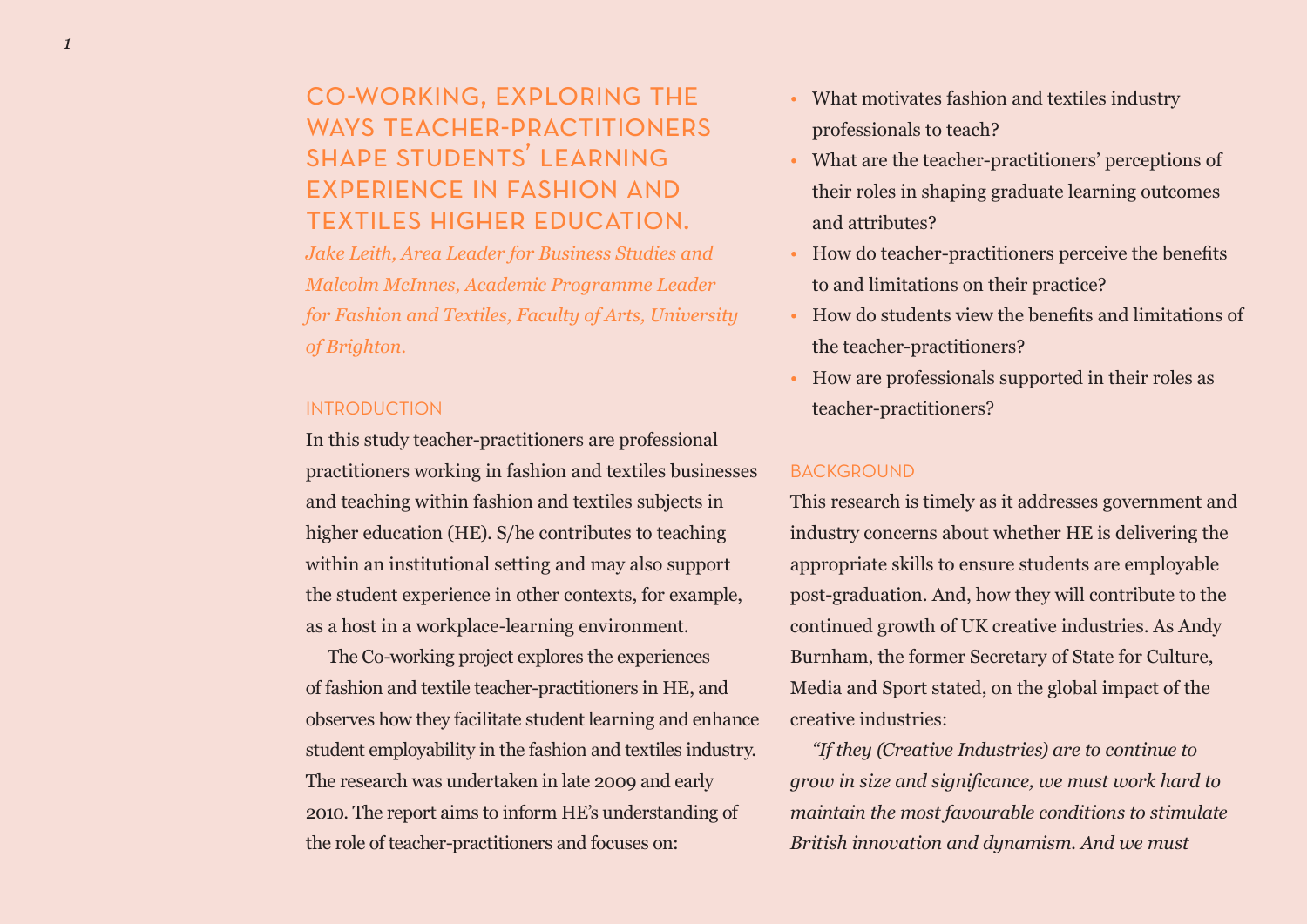*ensure there are people with the right skills to meet the needs of that expanded creative sector"* (Andy Burnham, 2008).

There has been a long-standing relationship between governments, industry and education in working to ensure the UK workforce is rich in manufacturing skills and creative innovation. Art-based design education has contributed to these objectives.

*"This culture of learning through practice has persisted and teacher-practitioners today represent a significant number of those delivering and developing the undergraduate curriculum"* (Clews and Mallinder, 2010).

Historically, fashion and textiles HE has sought to engage with professional designers to offer students the experience of industry within a vocational programme and to enable them to operate successfully in industry after graduation. This has evolved into industrial placement programmes at undergraduate and post-graduate levels and the common practice of placing teacher-practitioners at the heart of fashion and textiles HE. This mode of practice has been adopted in institutions across the UK for over 50 years.

Many art and design schools established in the 1840's & 1850's were directly linked to industry. Throughout the 20th Century these schools evolved in various guises and are now part of the new universities of today.

The Faculty of Arts at the University of Brighton, formerly known as the Brighton School of Art and founded in 1859, is typical of schools born out of the necessity to produce designers for the manufacturing industry in the United Kingdom. At this time teacher-craftsmen were engaged in education to encourage development of industry relevant skills. This was intended to produce individuals able to work in industry as designers. Industry professionals were instrumental in building design practice and manufacture in the UK, to compete with its European counterparts. The undergraduate courses in Fashion and Textiles at the University of Brighton have pioneered the concept of a work experience as part of its Fashion and Textiles BA(Hons) and MDes courses, featuring a year, or part of a year in industry.

The Royal College of Art (RCA), formerly known as the Government School of Design, began offering art-based applied and decorative art programmes during the last decade of the 1800's. After the Second World War the college concentrated on delivering a new provision of specialised courses including fashion design. The Fashion and Textiles Department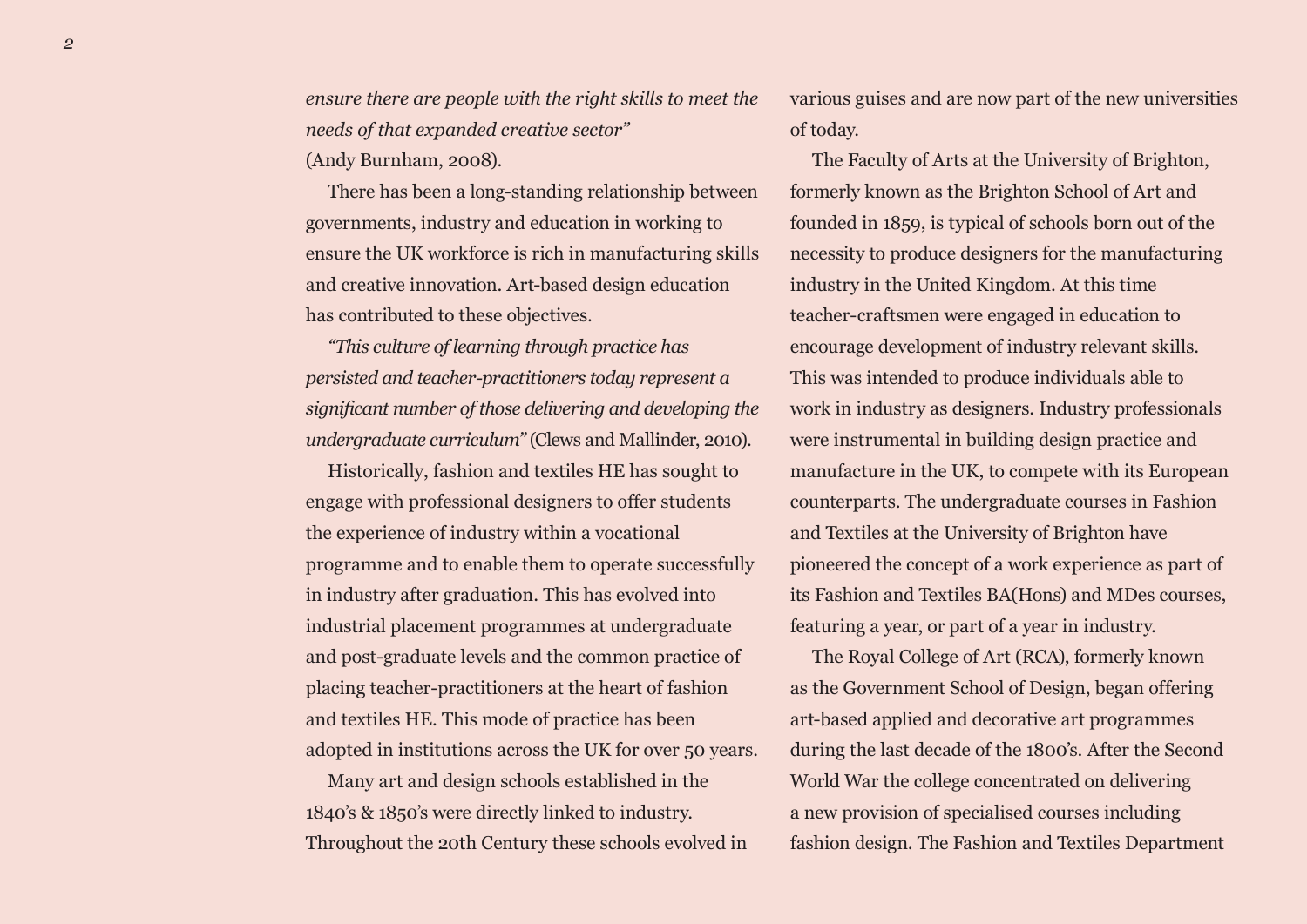at the RCA considered it appropriate that all staff were engaged in industry practice as well as fulfilling their teaching roles. The RCA actively encourages its students to seek placement opportunities during the summer months of vacation from the institution and the delivery of 'live' projects with industry is a key characteristic of the course.

## RESEARCH METHODOLOGY AND DEVELOPMENT

The following methods were used to generate data that would feed the research and inform this report:

1. A targeted questionnaire was devised for student focus groups, spanning undergraduate courses at the University of Brighton and postgraduate courses at the RCA. This anonymous, quantitative feedback enabled us to compare data and identify emerging themes and trends from staff and students. 10 students from each institution and from the various levels of undergraduate and post-graduate study participated in the focus groups. Teacherpractitioners also completed a questionnaire based on the one used in the parallel, national Looking Out project (Clews and Mallinder, 2010). The questionnaires focused on generating the following: a) A good cross section of data enabling the

assessment of the proportion of teacherpractitioners contributing to teaching.

- b) Data expressing the categories of teacherpractitioners.
- c) What business activities teacher-practitioners engaged in and, for how long?
- 2. The interview process generated narrative accounts offering another dimension to the report. It was important that there was representation from a wide range of practitioners from the fashion and textiles departments of both participating higher education institutions (HEIs). Individual interviews were carried out with ten teacher-practitioners from both institutions. The researchers concentrated on understanding the professionals' experience of HE and how it impacts on their practice both as teachers and in their professional practice. The researchers also set out to record and examine students' expectations, perceptions and experiences of learning with teacher-practitioners.

The student questionnaires were distributed to students on undergraduate and postgraduate courses (Level 3 to Level 8, QAA, 2010). All the students completing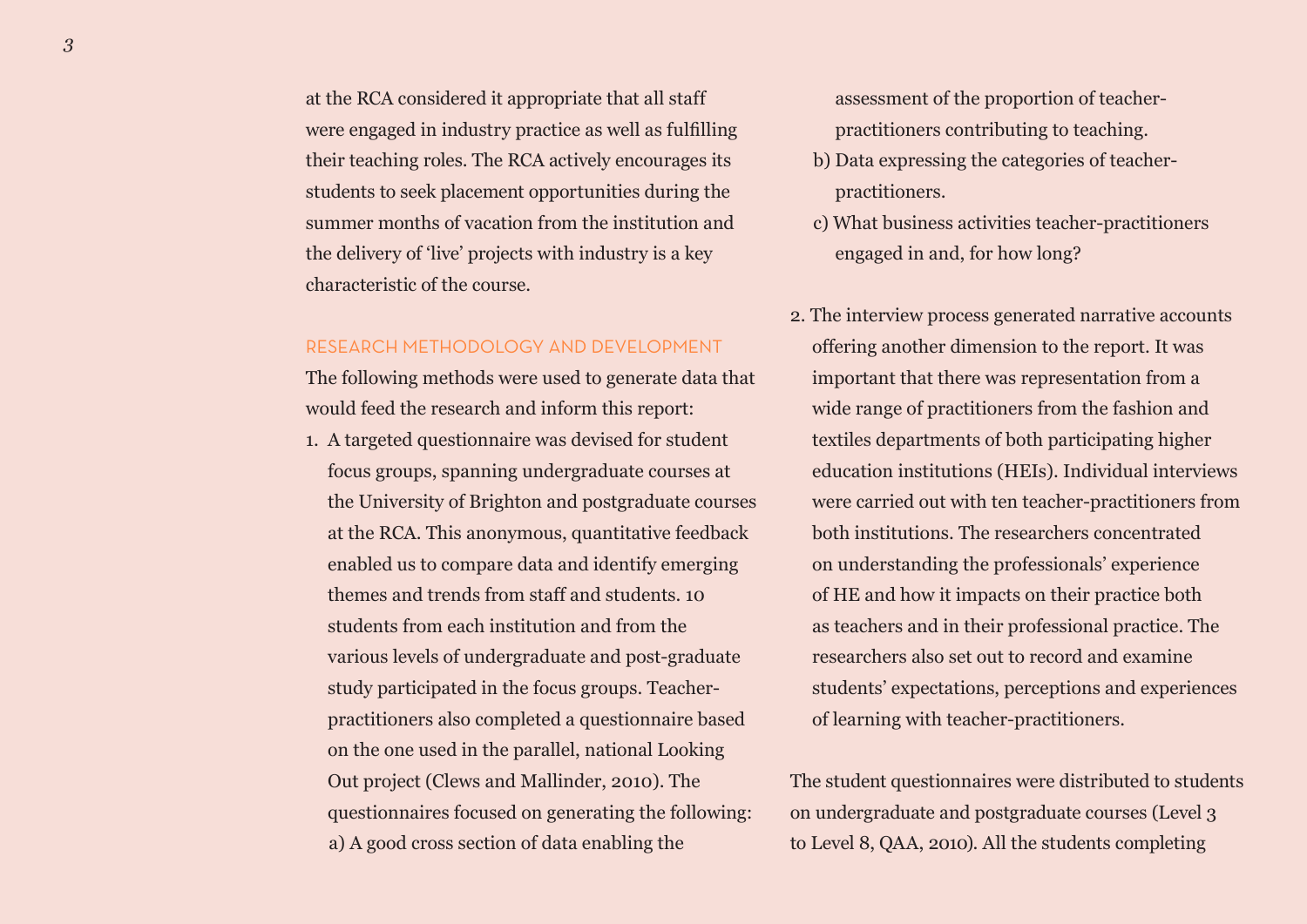1 The MDes in Fashion and Textiles is a four-year undergraduate programme. The programme includes a mandatory period of industrial placement normally undertaken during the third year.

the survey were studying full-time and all of those responding from the University of Brighton were on the final year of the MDes undergraduate programmes<sup>1</sup>. Questionnaire completed by RCA students showed that 25% of postgraduate students were first year students and 75% were final year students.

## **FINDINGS**

The majority of teacher-practitioners interviewed and those who completed the questionnaire had experience in the fashion and textiles industry and education spanning ten to twenty years. There were some teacher-practitioners with less than ten years experience and a few with over 30 years experience.

Of those teacher-practitioners who completed the questionnaire 83% said that initially the motivation for working in HE was additional income. 66% said the consistency of income was a deciding factor. 80% were keen to give something back to education and 33% of the teacher-practitioners participating in the questionnaire considered it important to learn from students.

*"There was a general acceptance that universities and industry were perfectly suited partners in the innovation process, but that dynamic innovation business models and knowledge platforms reflecting* 

*the aspirations and strategic objectives of each partner (HEIs, their students, the design industry and SMEs) were required for such partnerships to work"* (Murphy, Dersken, Horn, 2010).

When questioned about what they thought students gained from their contact with industry professionals, teacher-practitioners said that students attained a realistic view of how industry works and an awareness of how industry is changing. It was also acknowledged that it would be difficult to teach if you didn't have a working knowledge of the fashion and textiles industry. It is important that students have knowledge and experience of the industry, but educators need to be mindful of the balance necessary to enable creativity to flourish while at the same time acknowledging that industry operates differently to education. The students are given the opportunity to explore this dynamic through teacher-practitioner contact.

*"It is a role [for teacher-practitioners] that needs appropriate balance"* (teacher-practitioner, 2009).

*"The strength of teacher-practitioners is they allow the student to experiment, test ideas in the luxury of the educational environment and at the same time make the student aware of the limitations of this practice if it were carried out in industry. But the role*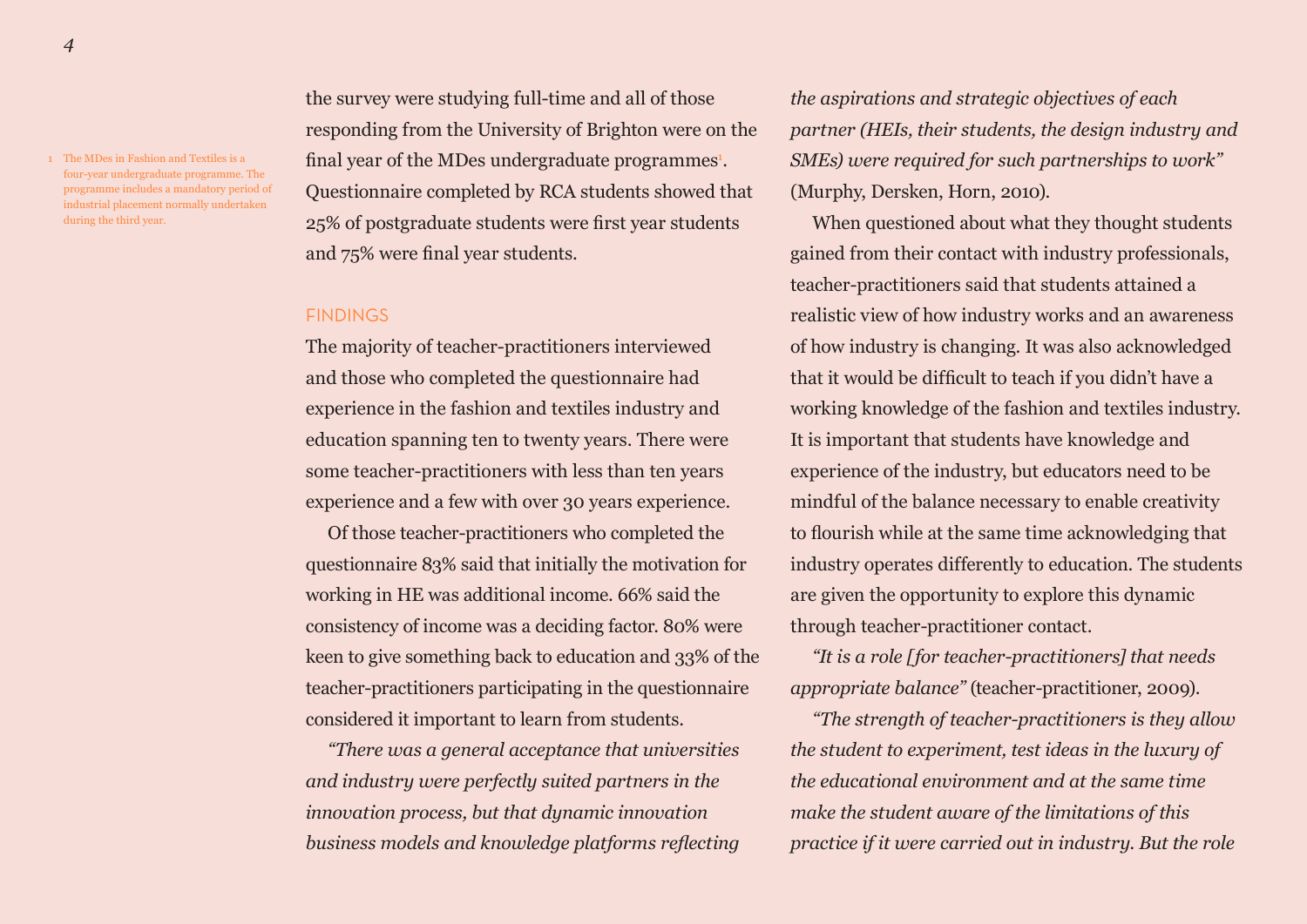*would also to be to encourage risk-taking for industry, to be sure to keep the industry at the forefront of their game"* (teacher-practitioner, 2009).

Teacher-practitioners were asked whether or not they had been taught by teacher-practitioners during their own design education. Participants who had been in education for over 30 years had quite vivid memories of the teacher-practitioners they engaged with as students in the late 60s and early 70s.

*"I was at Birmingham College of Art. My Head of Department, Donald Tomlinson, had been very involved with Tootles Manchester, and all of my tutors had been in industry or continued to have freelance connections with industry… and we had industrial design projects, we did some work with Royal Cavendish Textiles and Kidderminster Carpets…"* (teacher-practitioner, 2009).

*"I was taught by practicing designers, no one was full-time then. We were approached by the industry to deliver projects"* (teacher-practitioner, 2009).

Since the late 60's there have been strong vocational links with industry, and our interviews revealed that all teachers had been practicing designers before going into teaching. One interviewee commented:

*"It is dangerous if you leave college and go straight* 

*into teaching without knowledge of anything of industry"* (teacher-practitioner, 2010).

Interviewees thought it was impossible to run a good course in fashion or textiles without the participation of teacher–practitioners, as they form the connection with the professional world of fashion and textiles. Teacher-practitioners support and teach the key skills required for practicing in industry. They are aware of current practices of communication, presentation and working to deadlines etc. Teacher-practitioners recalled that placement hosts had strong links to colleges from the beginning of the 1980's. When manufacturing was based in the UK the host would engage students in the whole supply chain. Manufacturing industry has subsequently dwindled in the UK relocating to emerging economies and this has changed the way and what students learn on placement. Today, there is more focus on design, marketing, and less attention to production.

The data indicates that teacher-practitioners' industry experience helps to inform teaching, however it does not necessarily drive the curriculum. It is considered important to keep things broad and "resist directing students into a specifically commercial direction". Reinforcing this statement and referring to studio-based teaching of teacher-practitioners: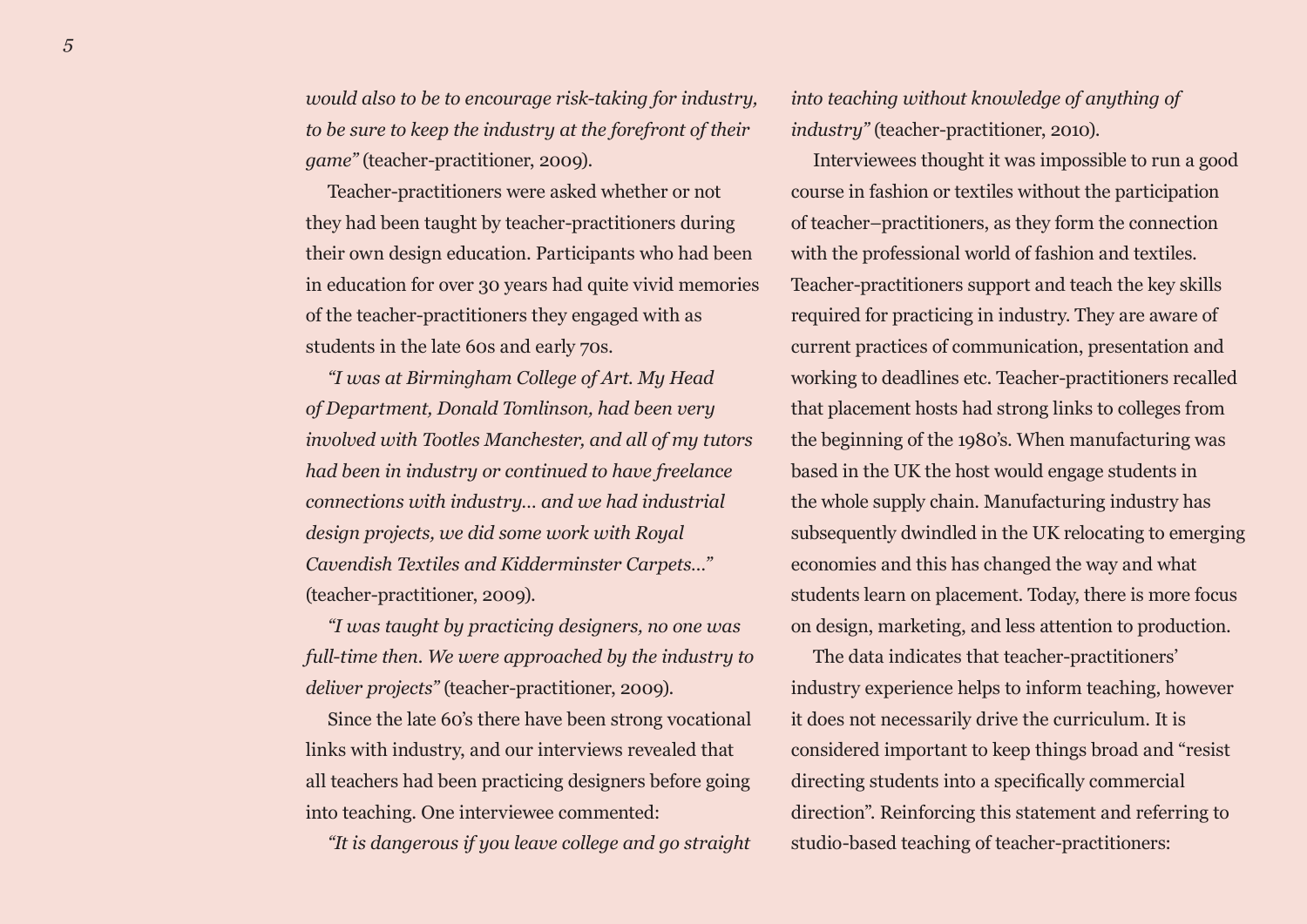*"As a teacher you separate yourself from your own practice and respond to the needs of the student and the background experience and practice [of the teacher-practitioner] sits as a framework, which may or may not contribute to the student needs"* (teacherpractitioner, 2009).

In an article examining the roles and identities of teacher-practitioners Alison Shreeve observes:

*"As practitioners who teach (practitioner tutors) move between their practice and their teaching, the two different cultural contexts require them to work in different ways"* (Shreeve, 2009).

All the students surveyed had at some stage of their education, been taught by part-time teachers who were industry practitioners. At the RCA 92% of student respondents had experience of being taught by teacherpractitioners at undergraduate and postgraduate level, with approximately a third being taught by teacherpractitioners at foundation level. At the University of Brighton all students were taught by teacherpractitioners at undergraduate level and just less than two-thirds had experience of teacher-practitioners on their foundation courses<sup>2</sup>. Only half the student respondents at the RCA and the University of Brighton believed that they were seeing more teacherpractitioners now than when they began their studies in further or higher education.

The questionnaire probed what might be the tangible benefits of being taught by teacher-practitioners. Students indicated that teacher-practitioners understood the balance between creative thinking and viable design solutions for industry. They were able to guide students towards realistic and commercial solutions to design problems. The questionnaire showed that students consider teacher-practitioners to have a good understanding of industry best practice, as designers and as communicators and reinforced this perception by indicating that teacher-practitioners become a conduit between education and industry. Other observations show that the close proximity and first-hand experience of industry brought to the learning environment by teacher-practitioners is both exciting and relevant to students. They are also aware of innovative design methodologies, which they pass on to the students.

When students were asked about their own professional development and what they understood by this, they believed there was a necessity to develop the following essential qualities:

• Employability.

2 Most students entering art and design HE course complete some form of HE level, foundation education between leaving school and starting their degree. Foundation courses are usually general art and design courses lasting one academic year and are diagnostic, intended to assist student in identifying their strengths and therefore their choice of subject. In practice students enter degree courses with a range of pre-degree experience including industry experience, BTEC and HNDs, related degree experience and foundation studies.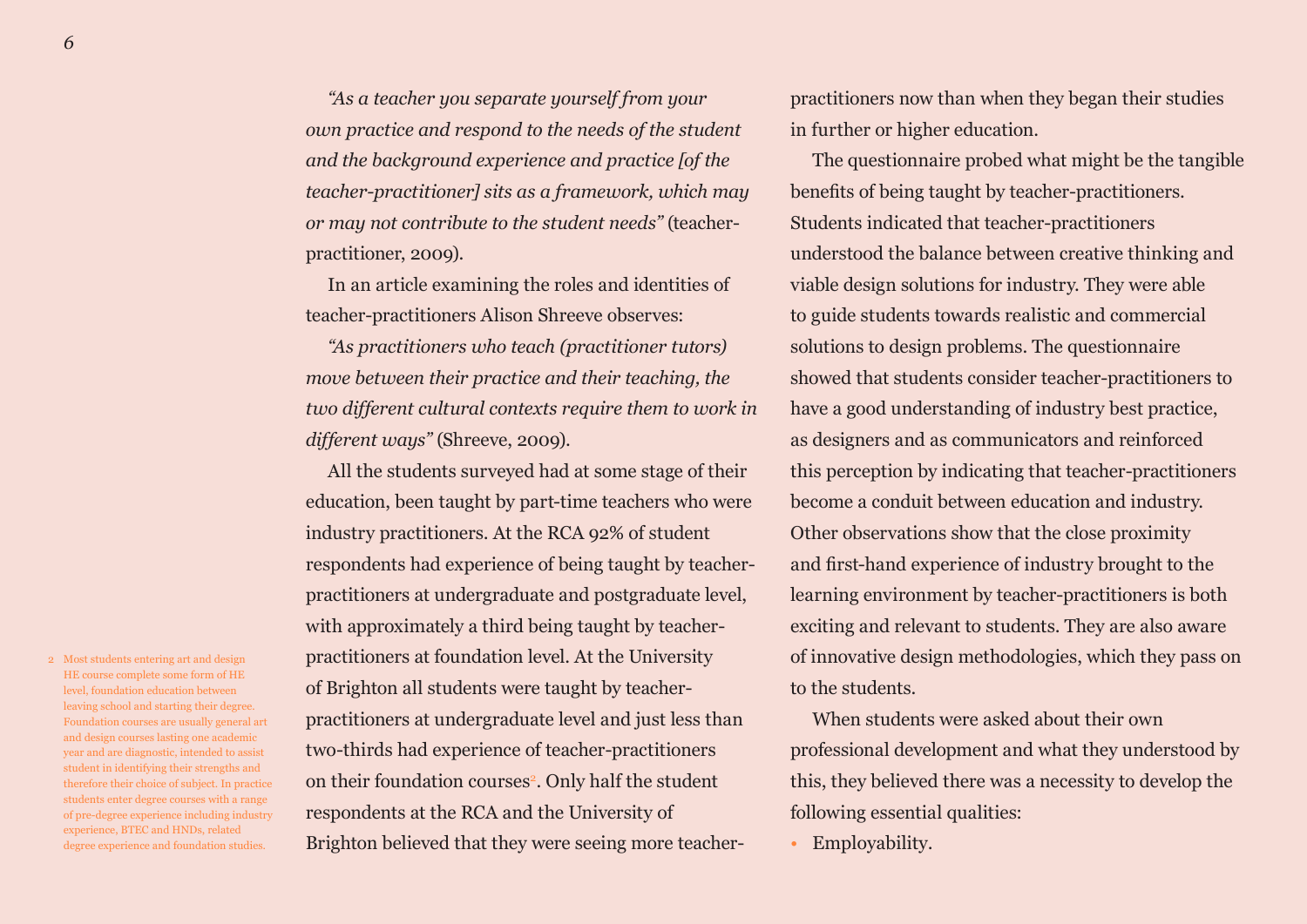*7*

- Ability to interact in the business/industry world, demonstrating standards of good practice.
- Adaptability and flexibility to engage in new and unknown design practices.

Students further believed that some conditions are essential for the development of these qualities:

- Access to industry mentors facilitating the process of knowledge acquisition and understanding its application.
- Transition from graduate to practitioner and the further development of skills after graduation.
- Professional recognition; acknowledgment of peer professionals through commercial outlets and public exhibition.

Students consider knowledge of current professional experience to be an important component in HE. 75% of the RCA students believed the professional knowledge of teacher-practitioners to be very important and 60% of University of Brighton students considered it very important to their education.

Students believe the professional skills that would be of particular benefit to them at the point of graduation are business acumen and the application of that

knowledge to launch and run their own sole-trader/ SME practice. Further, they believe this knowledge had greater currency when delivered by teacherpractitioners. Additional elements of the curriculum that students considered important were, industry knowledge, knowledge of supply chains, design-work costs, public relations, finance, marketing and company law, especially aspects of intellectual property.

The student questionnaires showed that the simple presence of the teacher-practitioner presents students with an alternative perspective on their work. This is particularly relevant to the development of ideas and production knowledge. Fashion and textile design is a fast moving discipline and teacher-practitioners have a good knowledge and direct experience of current trends in design, business practices and branding successes. What students value is teacher-practitioners' understanding of the positioning of emerging designers, their launch into the world of work in the creative industries and their proposed career path.

Our research reveals that teacher-practitioners understand the necessity for integration of industry requirements to the fashion and textiles curriculum. It was evident through the teacher-practitioner questionnaire that they demonstrate an ability to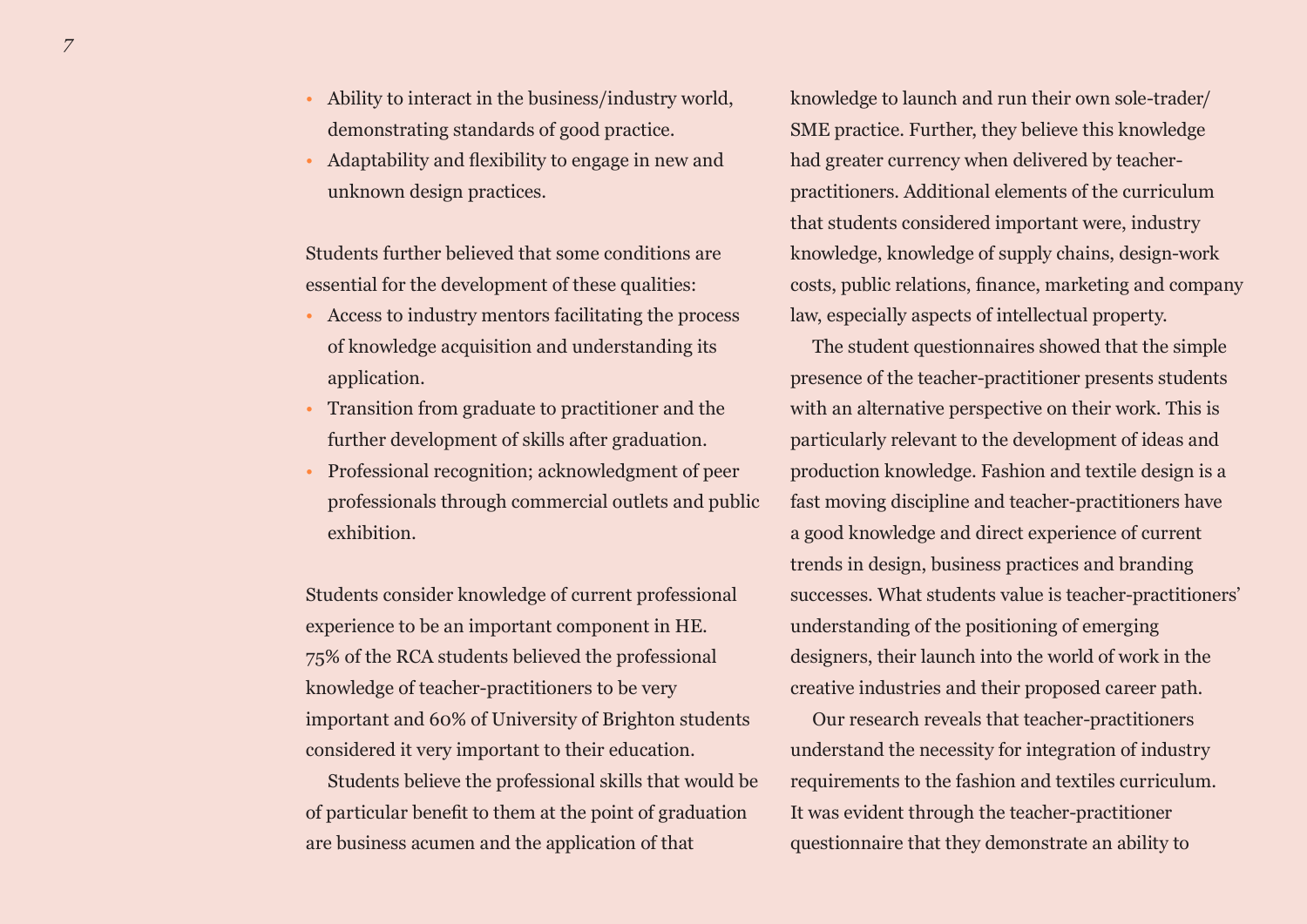recognise the translation of design ideas into a marketable product supported by retail and market trend awareness. Students communicated that the active role of teacher-practitioners in industry brings freshness to the learning setting and a dynamic approach to teaching.

Responses to the questionnaire demonstrate that a balance of teacher-practitioners and academics is appropriate to fashion and textiles education. It was clear that students understood the difference between the teaching approaches of teacher-practitioners compared to more academic-based educators who are not engaged in industry. The questionnaires suggest that teacher-practitioners have a particular approach in teaching, passing on knowledge and expertise without deliberately implementing specific teaching and learning methods. One might question whether this is sufficient for all students. Some may find this beneficial, others not. How can HEIs harness and nurture the strengths of teacher-practitioners to enhance graduates' attributes?

The questionnaire also suggested that there were strengths and weaknesses in the roles of the teacherpractitioners. The main strengths are the challenging and questioning of student work and judging whether project outcomes are viable in commercial settings. This encourages students to reflect on their work in a broader, industry context. This helps students gain a better understanding of the commercial application of creative and innovative ideas. However some students indicated that there was an inconsistency with contact and communication with teacher-practitioners and this had a negative impact on design development.

Interviews and questionnaires showed that new projects and alternative initiatives, for example, a twoday Fashion Business seminar with practitioners from industry at the RCA, provided a positive injection of contemporary industry practice by encouraging the involvement of industry practitioners in education, the delivery of fresh current approaches to fashion business practice enhances academic programmes.

*"If the practitioner is involved in ongoing development at their practice then this energy is then passed on to us the students"* (student questionnaire, 2009).

## TYPES OF LEARNING

The conventional view is that education largely takes place in the institution in lectures and through other activities which support intellectual debate and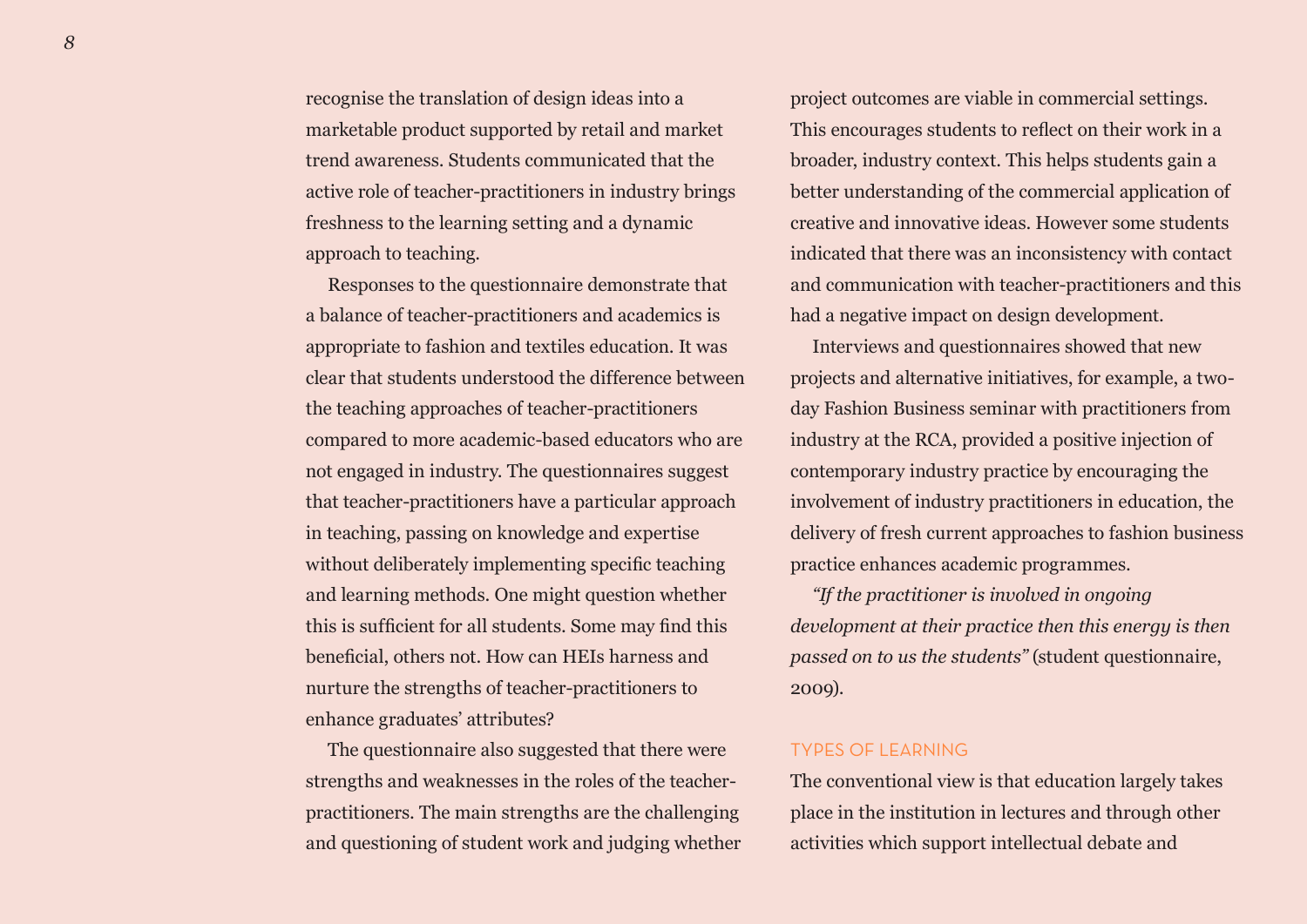embrace more than just vocational learning. There is opportunity for 'blue-sky' thinking and the time to reflect on design practice in a way that industry is unable to afford.

In industry, vocational training is based on the specific needs of the host company. HE (and FE) allows students to operate at their own pace. This is often considered a weakness in an industry focused on working to deadlines. The strength however, is that in the institution students are allowed to develop their skills in a controlled, holistic setting.

The interviews revealed that in one-to-one teaching, there is a danger that students gain only a limited perspective, that of the teacher they are working with. However students are able to gain a broader perspective from a range of lecturers, and the industry practitioner is an example of this provision, with particular knowledge and expertise in contemporary industry thinking and practice. The variety of teaching helps students formulate their own position in terms of design ideas and production. Other areas which teacher-practitioners cite as a strength are, teaching students how to judge the market, gain a better understanding of working in a team, working to a brief and understanding how to connect the different

components of procuring work, design, delivery to market, etc.

Businesses hosting placement students do not always have the time or consider it relevant for students to have a broader understanding of what is happening within the company, especially in those aspects that do not directly impact on the students' agreed placement activity. However if the student is observant they are able to assimilate a greater knowledge of how the company operates in all its facets from the marketing and design through to production, financial management and customer awareness.

There are variations of the practices of placement hosts within the fashion and textiles sector and, therefore variations in the experiences of students on placements. If fashion and textiles businesses depend on student placement to support and sustain day-today operations, then surely this creates a false economy and questions the success of the business model. This may also impact on the student perception of best company practice in the fashion and textiles sector.

There was a range of views about whether placements offer a valid learning experience. In particular, the appropriate duration for a meaningful professional experience facilitating the developmental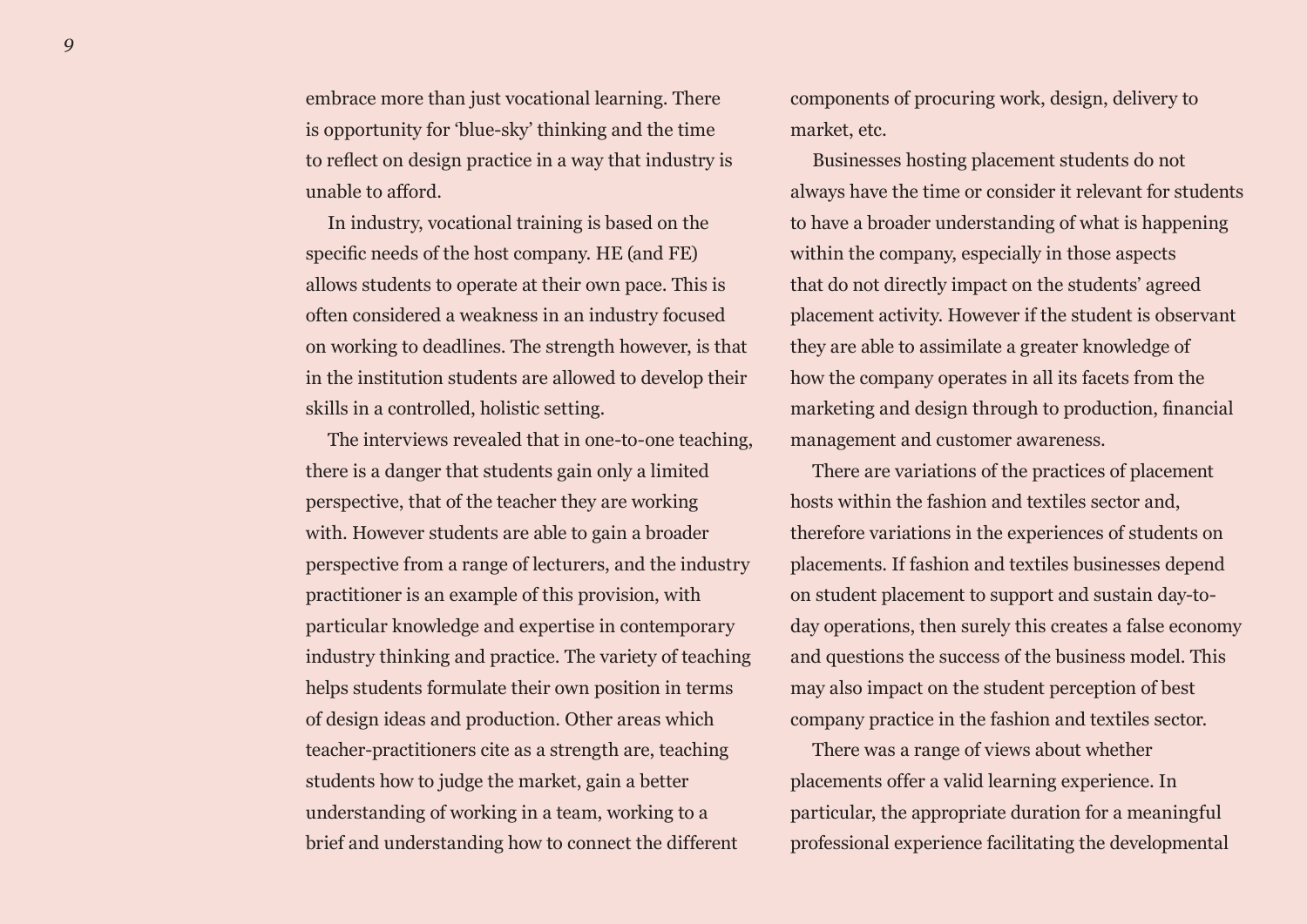skills of the student. The majority of teacherpractitioners considered that 6 months of professional experience was the optimum period that would be of benefit to the student and anything less than 3 months is insufficient. Typical duration of a fashion and textiles placement (on these courses) is at least 3 months. However there were exceptions, one particular interview raised the combination of a bright learner and willing host that could prove an exception.

*"One student went to Diane Von Furstenberg and a good experience as she grew up… 6 weeks placement and she benefitted greatly"* (teacher-practitioner, 2009).

When reflecting on teaching practice and the preparation of students for industry the research showed that there are three key skills considered to be vital to the success of students once in industry:

- 1. Communication Skills.
- 2. Presentation.
- 3. Attitude, business acumen, talent.

Employability skills were considered to be very important qualities necessary for a career in the fashion and textiles industry. Business acumen was considered to be something that could be acquired

whilst working. What was particularly surprising was that design ability and talent were not the first consideration. One interviewee stated:

*"But 90% attitude to 10% talent... a professional attitude and able to work with people.. communication is really, really important. Knowledge of technical skills helps you to design"* (teacher-practitioner, 2009).

The research showed that teacher-practitioners believed there is a need for HEIs to keep abreast of fast-paced technological developments in the industry. Teacher-practitioners believe they bring current knowledge of the fashion and textile industry, its needs and new developments, to education. Teacher-practitioners also believe they understand the application of technology to the creative industry sector. Through their teaching, students are exposed to a working knowledge of equipment and processes as well as new creative thinking and its applications. This in turn contributes to the building of the students' entrepreneurial skills set.

There are a range of initiatives, which have evolved from the fashion and textiles curricula that demonstrate closer working relationships between industry and education. It is clear that more links with industry are developed through postgraduate projects than in the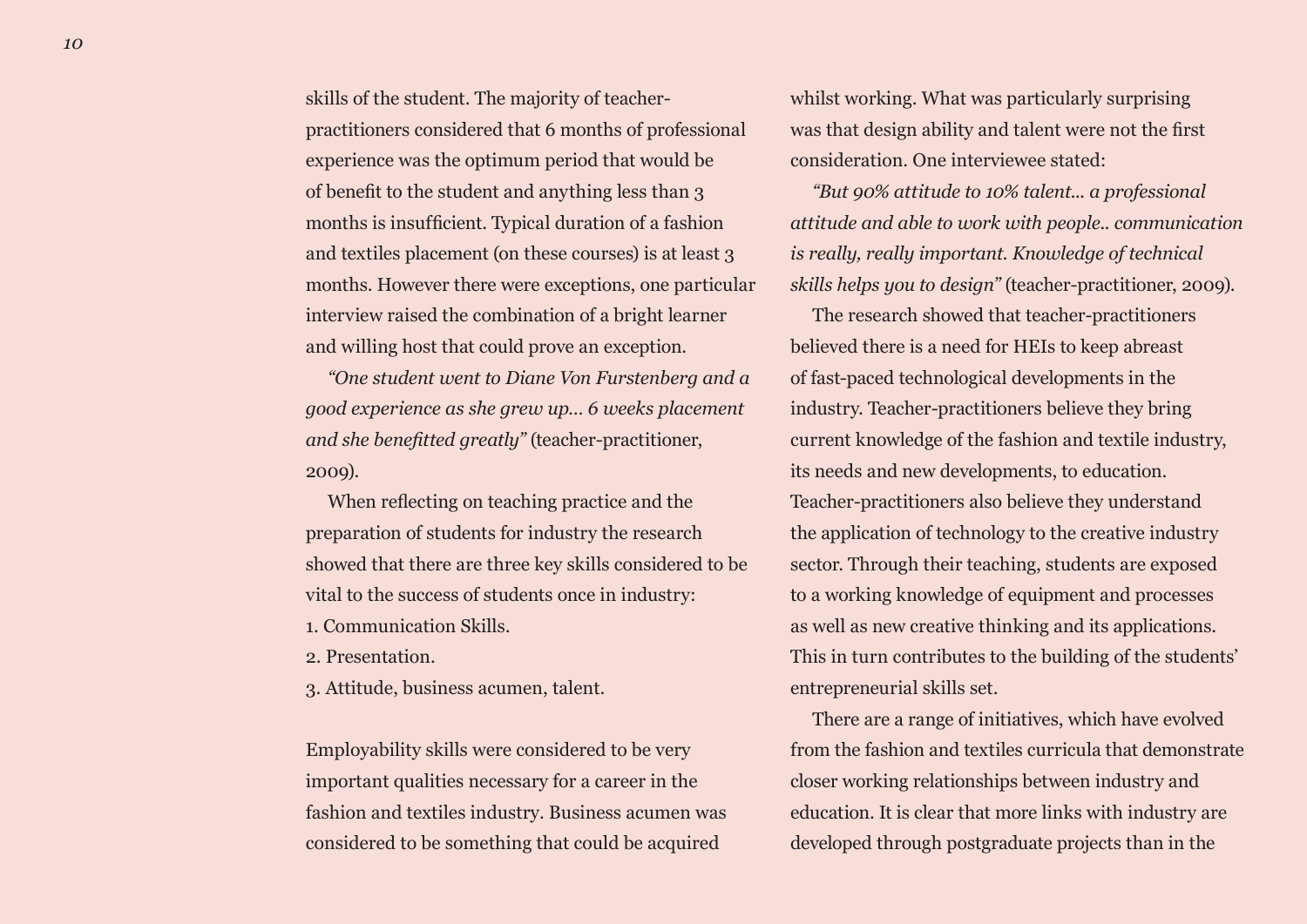final year of the undergraduate programme. Experience on working with live projects is important although not all students joining the RCA postgraduate programme have benefited from learning through industry-based projects. One interviewee highlighted the benefits of undertaking live or industry-based projects:

*"The product from the textiles winner led to a range of household products being produced with three windows in Oxford Street, and later the student being employed by them [John Lewis]"* (teacherpractitioner,2009).

Discussions revealed that the ideas of student designers are seen as fresher and show a willingness to take risks but are less tested. This is considered an attractive quality for industry as it pushes and shapes new directions for those companies who set live projects with design courses. Student participation in these projects often leads to employment.

Projects set by academics have been adapted to create greater cross-disciplinary activity, working across the disciplines of fashion, textiles, product design and materials within institutions. There are currently large multi-disciplinary design studios emerging from the fashion and textiles industry working in a wider context across design.

One interviewee explained:

*"Umbro.. a company that want blue-sky thinking.. and not just all about making.. encouraged students to think beyond what we've got now… maybe the research approach encouraging new thinking"* (teacher-practitioner, 2009).

## **CONCLUSION**

This report shows that teacher-practitioners have an invaluable role in shaping students' learning experiences in fashion and textiles higher education. Their participation in education tests the success of balancing creative freedoms, leading to experimentation, and ultimately to innovation, which the HE seeks to encourage. It also questions the belief that thinking is given commercial validity only when exposed to industry. It shows that industry, through placement schemes and employing new graduates, have access to new ideas through the proposal of design solutions, unaffected by the constraints of commerce. The student and industry practitioner meet, exchange ideas and then part, and in both are changed by the experience.

The Leitch Review (2006) stated "that the UK must commit itself to a world class skills base in order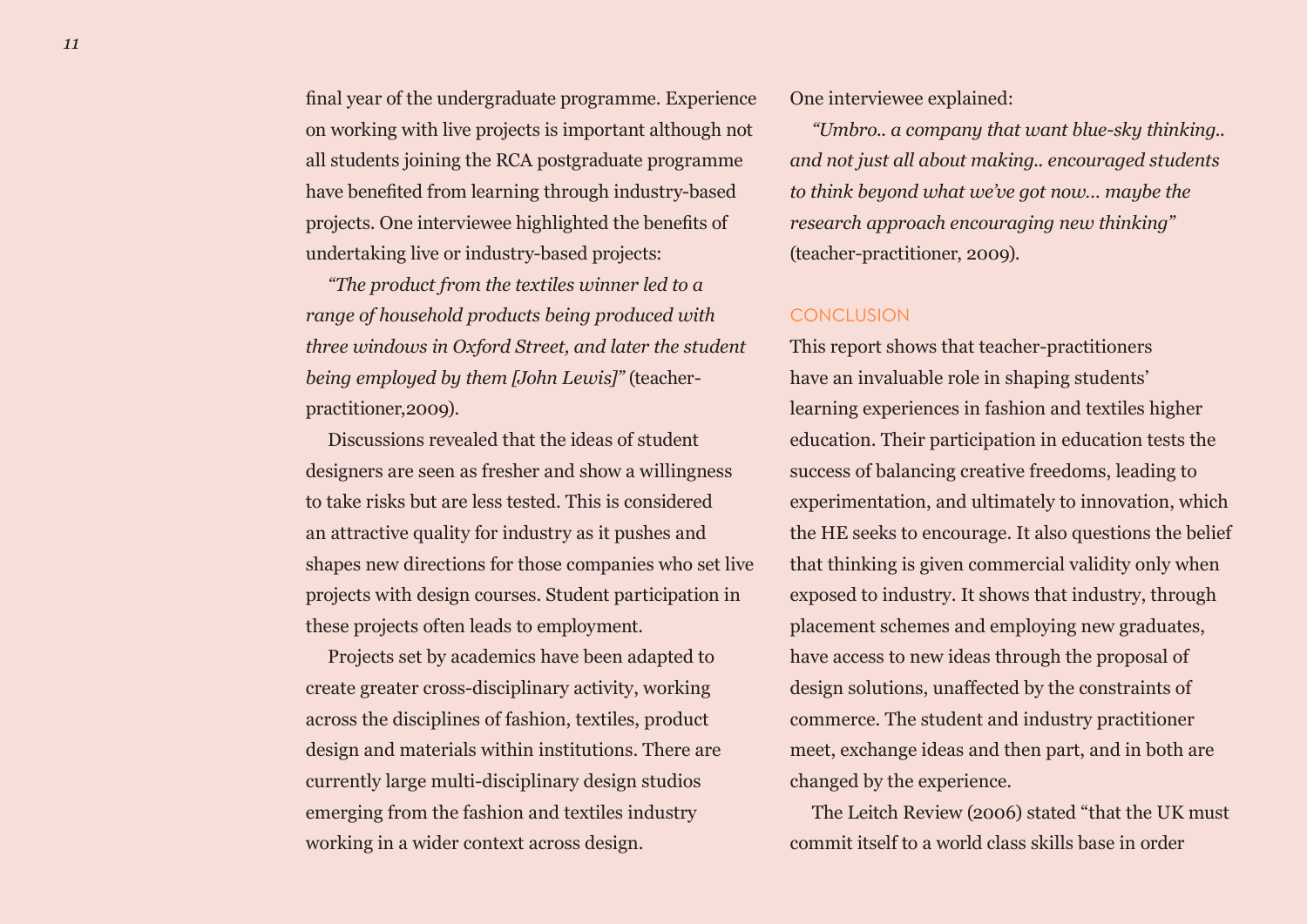to secure prosperity and fairness in the new global economy. The Review recommended moving the UK into the "top eight in the world at each skill level by 2020" Both the report and commentators have pointed out that unless the overall skills level and the proportion of the workforce with higher-level skills is raised "Britain risks loosing out to better educated more dynamic workforces elsewhere in the world." (Boone, 2007).

This research found that teacher-practitioners contribute in a range of ways to HE. They bring a new, dynamic perspective to the educational environment through the process and development of ideas and production knowledge.

"It is important that those who teach have been or still are practitioners" (teacher-practitioner, 2010).

Broadly speaking the teacher-practitioner brings enthusiasm, inspiration, motivation, critical judgement and specific industry guidance to the student experience. In fashion design, knowledge of current trends and branding is essential and this is knowledge that teacher-practitioners provide. Teacher-practitioners also have an understanding of the positioning of emerging designers and their launch into the world of work. Students often see the teacher-practitioner as a 'critical friend'. They are seen as independent and advise students from the standpoint of a current design professional/consultant, as they are generally less integrated in the daily course responsibilities.

*"When sucked into teaching too much one can lose practice and this is a danger"* (teacher-practitioner, 2009).

Although teacher-practitioners are highly valued, there is also evidence that it is their industry experience that shapes their communication with students. There may be teaching and learning practices, which would enhance teacher-practitioners' delivery of knowledge to students. Specialist practices that are derived from teacher-practitioners may also enhance programme delivery and complement the expertise of academic staff. It may be appropriate to fine-tune when and how to involve teacher-practitioners to ensure they contribute more effectively to shaping the curriculum.

Interestingly, teacher-practitioners do not place design ability at the top of the list of skills students need to acquire. Rather, attributes associated with the workplace and industry, communication, attitude in the workplace and team working ability are considered most important. If HE is to deliver what is expected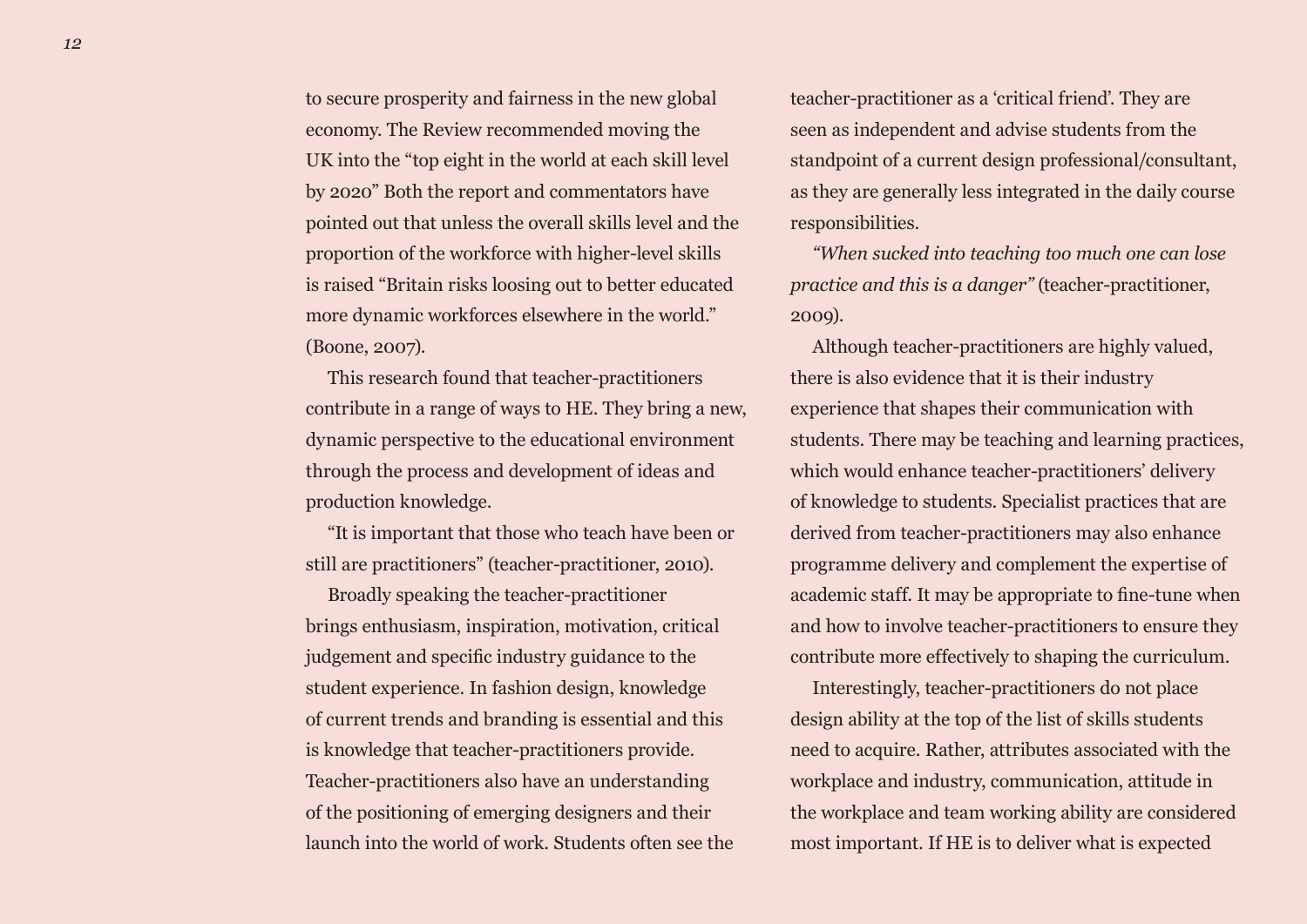3 Non-contracted staff are employed extensively to delivery specialised skills and courses in business, law and specialist technical, occupational skills. They also deliver guest lectures and are central to industry-based extra-curricula programmes.

of students to succeed in employment, as expressed through these findings, it would appear to confirm the contribution of teacher-practitioners as a necessary part of the learning experience.

Industry-based learning opportunities may become increasingly threatened in the recession. In the face of reduced funding to HE the role of the teacherpractitioner may be vulnerable and placements may be more difficult to sustain. There may be fewer resources available for visiting teachers from industry. The impact of increased student fees may trigger a fall in applications and enrolments, which could in turn adversely impact on the health of courses.

Full and part-time teachers, including teacherpractitioners in HE already work under considerable pressure including the need to undertake scholarly work which sustains and enhances their teaching practice and subject knowledge. The findings suggest that there are additional pressures to engage in research that brings funding (and prestige) to institutions, teaching responsibilities that involve planning, preparation and assessment, and numerous administrative tasks. Any increase in these pressures could adversely impact on the special roles of teacherpractitioners.

As budgets are reduced the role of non-contracted teacher-practitioners is vulnerable3. Therefore, it is more important that contracted staff are given the opportunity to actively engage with industry on a regular basis. In addition, it may be possible for institutions to become more entrepreneurial in their engagement with industry professionals for example, through knowledge transfer partnerships, competition launches, sponsorships and so on. A commitment to continued engagement with teacher-practitioners within courses is key to preparing students for work in the global markets of the creative industries in the 21st century. Acting on this commitment will help ensure that the balance between education and industry experience remains a key feature of graduates' experience as they enter a vulnerable market.